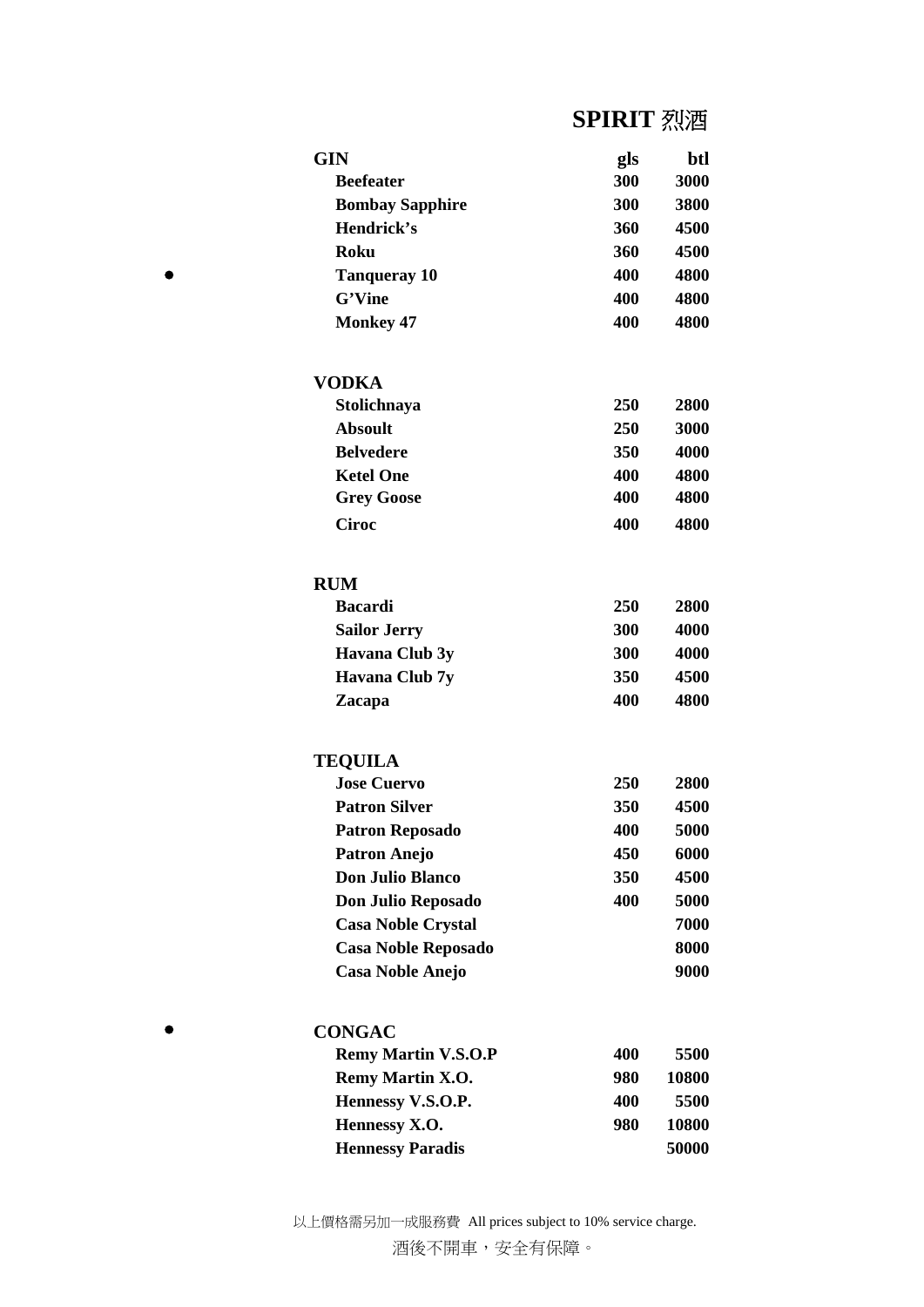# **WHISKY** 威士忌

| <b>MALT WHISKY</b>            |                     | gls        | btl   |
|-------------------------------|---------------------|------------|-------|
| <b>Aberlour</b>               | 12 yrs              | 320        | 4200  |
| Auchentoshan                  | 12 yrs              | <b>320</b> | 4200  |
| <b>Aberfeldy</b>              | 12 yrs              | 320        | 4200  |
| <b>Ardbeg</b>                 | 10 yrs              | <b>350</b> | 4500  |
| <b>Ardbeg Corryveckan</b>     |                     | 400        | 4500  |
| <b>Balvenie</b>               | 12 yrs              | 350        | 4500  |
| <b>Balvenie</b>               | 14 yrs              | 450        | 6000  |
| <b>Balvenie</b>               | 17 <sub>yrs</sub>   | 600        | 12000 |
| <b>Bowmore</b>                | 12 yrs              | <b>350</b> | 4200  |
| <b>Bowmore</b>                | 18 yrs              | 550        | 8800  |
| Cragganmore                   | 12 yrs              | <b>350</b> | 4500  |
| <b>Glenfiddich</b>            | 12 yrs              | 300        | 3800  |
| <b>Glenfiddich</b>            | $15 \text{ yrs}$    | <b>350</b> | 4600  |
| Glenfiddich                   | 18 yrs              | 480        | 6600  |
| <b>Glenlivet</b>              | 12 yrs              | 300        | 3800  |
| <b>Glenlivet</b>              | $15 \,\mathrm{yrs}$ | 350        | 4600  |
| <b>Glenlivet</b>              | 18 yrs              | 480        | 6600  |
| <b>Glenmorangie Original</b>  |                     | 300        | 3800  |
| Glenmorangie                  | 18 yrs              | 700        | 8800  |
| <b>Glenfarclas 105</b>        |                     | 300        | 4200  |
| <b>Glenfarclas</b>            | 12 yrs              | 320        | 4200  |
| <b>Highland Park</b>          | 12 yrs              | 350        | 4800  |
| <b>Highland Park</b>          | 18 yrs              | 450        | 8800  |
| Laphroaig                     | 10 yrs              | 320        | 4800  |
| <b>Laphroaig Quarter Cask</b> |                     | 350        | 4200  |
| Lagavulin                     | 16 yrs              | 450        | 5800  |
| <b>Macallan double Cask</b>   | $12 \text{ yrs}$    | 400        | 4500  |
| <b>Macallan double Cask</b>   | $15 \,\mathrm{yrs}$ | 500        | 8000  |
| <b>Macallan double Cask</b>   | 18 yrs              | 600        | 15800 |
| <b>Macallan sherry</b>        | 12 yrs              | 500        | 6600  |
| <b>Macallan sherry</b>        | $15 \text{ yrs}$    | 700        | 10000 |
| <b>Macallan sherry</b>        | 18 yrs              |            | 30000 |
| <b>Talisker</b>               | 10 <sub>yrs</sub>   | 350        | 4600  |

 $\bullet$ 

 $\bullet$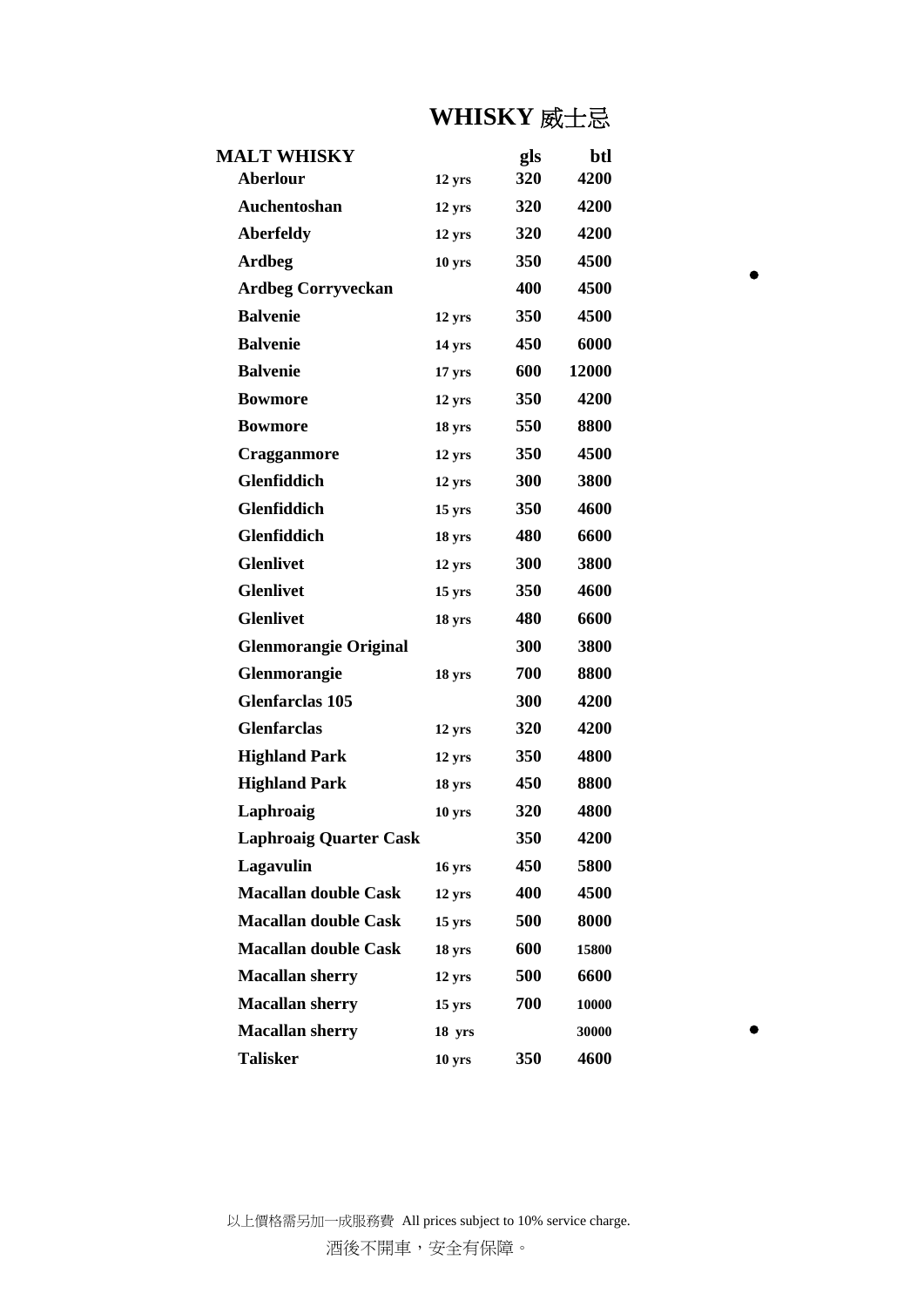# **WHISKY** 威士忌

| <b>BLENDED WHISKY</b>             |                  | gls        | btl  |
|-----------------------------------|------------------|------------|------|
| <b>Ballantine's</b>               | 12 yrs           | <b>300</b> | 3500 |
| <b>Ballantine's</b>               | $17 \text{ yrs}$ | 400        | 4800 |
| <b>Chivas Regal</b>               | 12 yrs           | <b>300</b> | 3500 |
| <b>Chivas Regal Royal Salute</b>  |                  |            | 8800 |
| <b>Old Parr</b>                   | 12 yrs           | 320        | 3800 |
| <b>Johnnie Walker Black Label</b> |                  | 320        | 3800 |
| Johnnie Walker Gold Label         |                  | 350        | 4800 |
| Johnnie Walker Blue Label         |                  |            | 9800 |

### **BOURBON WHISKY**

| <b>Jim Beam White</b> |       | 250        | 2800 |
|-----------------------|-------|------------|------|
| Jack Daniel's         |       | <b>300</b> | 3500 |
| <b>Knob Creek</b>     | 9 yrs | 350        | 4800 |
| Marker's 46           |       | 420        | 5500 |
| <b>Wild Turkey</b>    |       | <b>300</b> | 3500 |
| Woodford              |       | 400        | 6000 |

### **AMERICAN RYE WHISKY**

| <b>Jim Beam Kentucky Straight Rye</b> |            | 300  |
|---------------------------------------|------------|------|
| James E. Pepper 1776                  | 400        | 6000 |
| <b>Woodford Reserve Straight Rye</b>  | 400        | 6000 |
| Wild Turkey Rye                       | <b>300</b> | 3500 |

### **JAPANESE WHISKY**

| Hakushu 白州      | 500 | 6600 |
|-----------------|-----|------|
| Yamasaki 山崎     | 500 | 6600 |
| <b>Hibiki 響</b> | 700 | 8000 |

 $\bullet$ 

 $\bullet$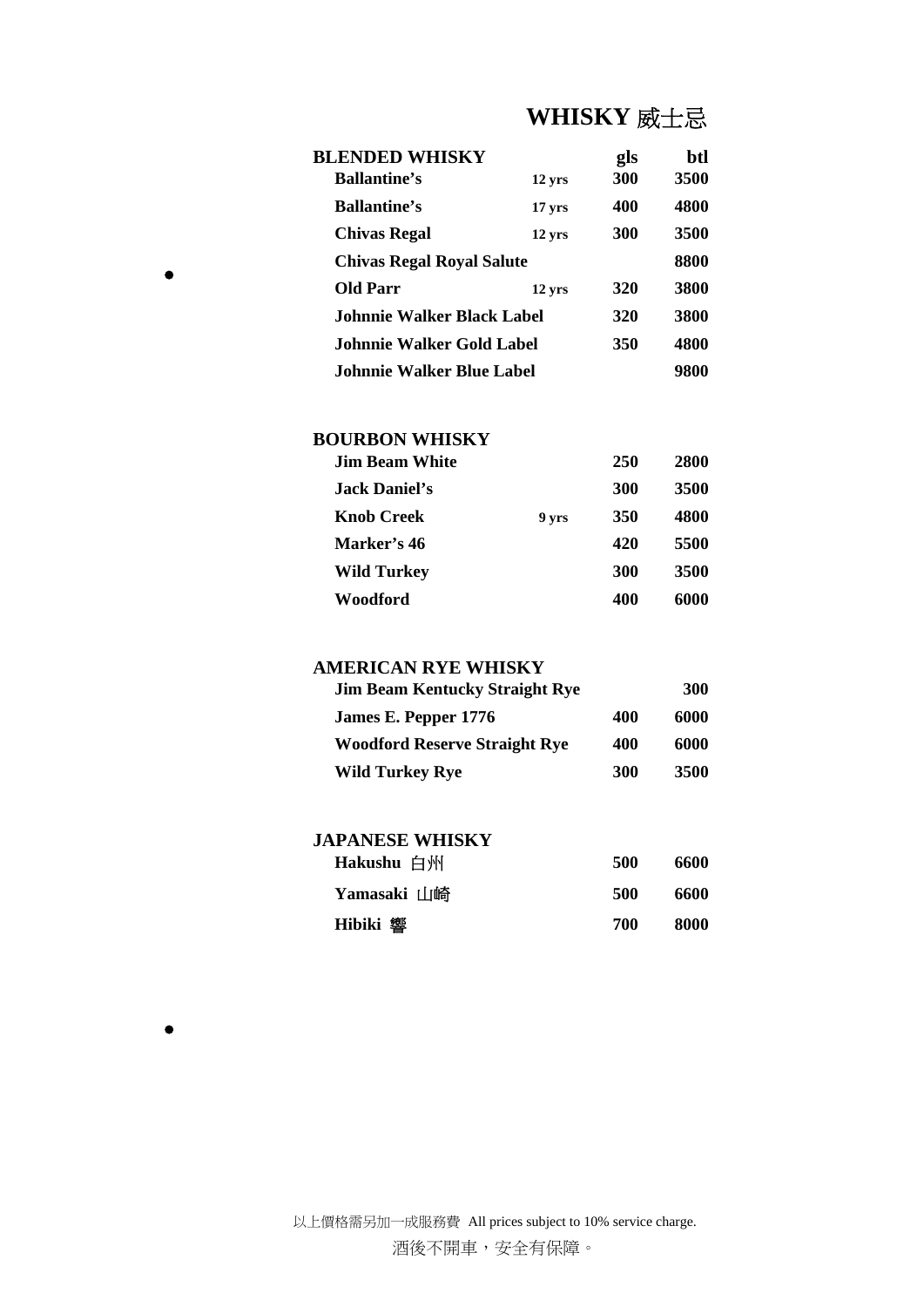## **COCKTAIL** 雞尾酒

| <b>CLASSIC</b>                                                                                        |     |
|-------------------------------------------------------------------------------------------------------|-----|
| <b>Around The World</b><br>Vodka, Gin, Rum, Tequila, Cointreau., Pieapple, Blue curacao, Lime         | 450 |
| <b>Long Island Iced Tea</b><br>Vodka, Tequila, Rum, Gin, Triple Sec, Sour, Coke                       | 450 |
| <b>Clover Club</b><br>Gin, Citrus, Raspberry, Lime                                                    | 400 |
| <b>God Father</b><br>Bourbon Whiskey, Almond                                                          | 350 |
| Mai Tai<br>Rum, Dark Rum, Orgeat, Pineapple, Cointreau                                                | 420 |
| <b>Margarita</b><br>Tequila, Triple Sec, Lime Juice, Lemon Juice                                      | 380 |
| <b>Moscow Mule</b><br>Vodka, Lime Juice, Lemon Juice, Ginger Ale                                      | 380 |
| <b>Manhattan</b><br>Whisky, Sweet Vermouth, Bitter                                                    | 450 |
| <b>Vesper</b><br>Gin, Vodka, Lillet                                                                   | 450 |
| Cosmopolitan<br>Vodka, Cranberry Peach Juice, Cointreau                                               | 420 |
| Mojito<br>Light Rum, Lime Juice, Sugar, Mint, Soda Water                                              | 400 |
| <b>Negroni</b><br>Gin, Sweet Vermouth, Campari                                                        | 400 |
| <b>Old Fashion</b><br>Bourbon Whisky, Sugar cube, Bitter                                              | 400 |
| <b>SideCar</b><br>Cognac, Cointreau, Grand Marnier, Lemon Juice                                       | 400 |
| <b>Sex on the Beach</b><br>Vodka, Melon Liqueur, Chambord, Pineapple Juice, Cranberry-<br>Peach Juice | 400 |
| Sangria<br>Wine, Gin, Berries, Lime                                                                   | 400 |
| <b>Singapore Sling</b><br>Gin, Heering Cherry, D.O.M, Cointreau, Pineapple, Lemon Juice,<br>Syrup     | 400 |

 $\bullet$ 

 $\bullet$ 

#### **SHOOTER Special price \$900 for 6 Shots (house base)**

## **SHOOTER Special price \$1200 for 6 Shots (Chocolate cake / Strawberry Boom / Coffee 52)**

以上價格需另加一成服務費 All prices subject to 10% service charge.